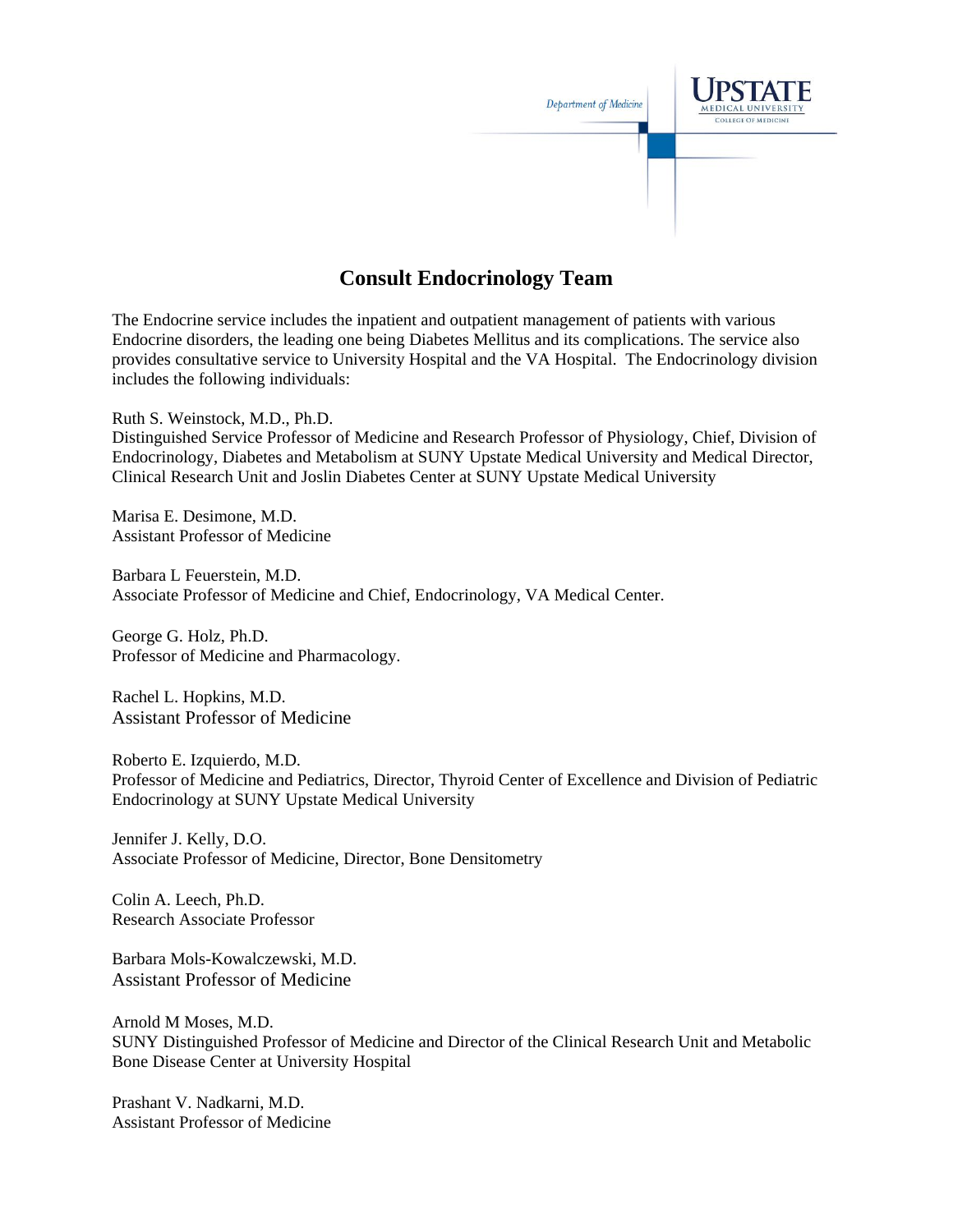### Michael Wm. Roe, Ph.D. Associate Professor of Medicine and Cell and Developmental Biology

### **I. Educational Purpose**

The general internist should be competent to evaluate and treat common endocrine disorders including diabetes, thyroid disorders, adrenal and pituitary disease and metabolic bone disease. Intrinsic to good training is the appropriate understanding of when referral to an endocrinologist is indicated. He/she also needs to develop expertise in initial consultations and the management of glucose control and diabetesrelated complications of hospitalized patients.

### **II. Learning Venue**

# **A. Rotation Description:**

The consult Endocrinology service is a hospital-based service including the Joslin Diabetes Center, University Hospital, Crouse Hospital, and the VA Hospital that will allow residents to see medical and surgical patients ages 18 and older, of male and female gender, and of varying ethnicities/cultures. The inpatient service averages 15-20 patients (85% University, 12% VA, 3% Crouse) and consists of the attending, fellow/s, 1-2 house staff officers, and  $0-2.4<sup>th</sup>$  year medical students. At the Joslin Diabetes Center and the VA Diabetes and Endocrine Clinics, residents participate in the evaluation and management of patients with diabetes, thyroid diseases, metabolic bone diseases and other endocrine conditions in an ambulatory setting.

Expectations of PGY-1: The intern will complete detailed history and physical examinations of referred patients and complete progress notes on a daily basis. He or she will follow an average of three patients on the inpatient service. Patient evaluations at the Joslin Center will be under the direct supervision of a Joslin attending. The intern will be expected to recognize and treat the basic clinical and laboratory abnormalities of common endocrinological disorders seen in ambulatory and hospitalized patients including issues related to glycemic control, diabetic ketoacidosis, thyroid disorders, adrenal insufficiency and excess, osteoporosis and the emergencies related to all other hormonal abnormalities. Interns will also be expected to teach the medical students on the service as well as further his/her own learning through the use of reading materials outlined below. Interns are expected to aggressively improve their own knowledge by reading and seeking evidence based solutions for clinical problems encountered. Interns may be asked to present formal topics.

Expectations of the Senior Resident: Same as intern expectations, plus the senior resident will follow up to 6 patients on the inpatient service. The senior resident should master the basic clinical and laboratory interpretation of major endocrine diseases as well as fulfill teaching responsibilities to the intern and medical students. The senior resident will continue to expand his or her knowledge of endocrine disease with the aid of the reading materials outlined below. It is expected that residents will model practice based learning and exhibit exemplary communications skills as a consultant.

# **B. Teaching Methods:**

1. Daily Attending Rounds

The inpatient consult team (students, house staff, fellow, and attending) will discuss patient issues and formulate daily plans. The house staff will be expected to have seen each of their assigned patients, collected all relevant data, and present in a concise, logical format to the attending.

Teaching Rounds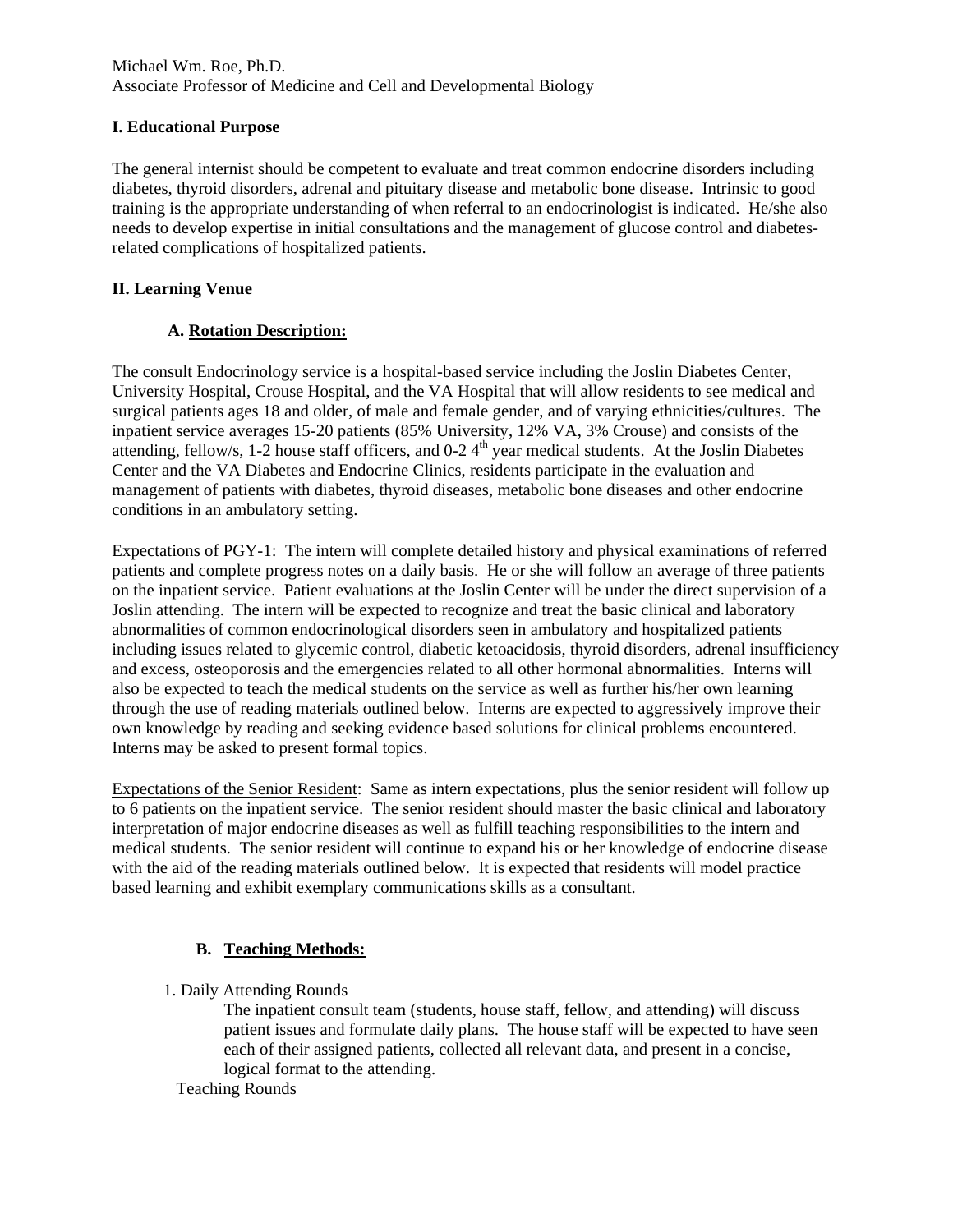Here the attending will lead the team in various exercises to expand their knowledge of Endocrinology. Various formats, including bedside teaching, didactic sessions, focused presentations, will often be incorporated during work rounds.

Outpatient clinics at VA and Joslin

Residents will be exposed to the outpatient approach of evaluating and managing endocrine problems. The schedule will be provided.

2. Recommended Reading - a packet of recommended reading will be provided at the beginning of the rotation

-Harrison's Text Book of Internal Medicine

-Textbook of Endocrine Physiology: Griffin and Ojeda

- Basic Medical Endocrinology, H Maurice Goodman

 - Joslin's Diabetes Mellitus, C. Ronald Kahn, Robert J. Smith, Gordon C. Weir, George L. King, Alan C. Moses

- Endocrine Secrets, Michael T. Mc Dermott

 - The Washington Manual Endocrinology Subspecialty Consult, Katherine E .Henderson, Katherine Handerson

- Manual of Endocrinology and Metabolism, Norman Lavin

- Up-to-date online

- PIER at www.acponline.org for relevant peer reviewed discussions
- www.endotext.com is an excellent free online reference.

#### 3. Unique Learning Opportunities:

Conferences: - residents are strongly encouraged to present during the weekly case conference.

-Weekly (Thursdays) Case Conferences at noon at the Joslin Diabetes Center, which includes discussions on general endocrine disorders, diabetes and metabolism, thyroid disorders and disorders related to calcium/bone, adrenal and pituitary glands.

-Endocrinology, Diabetes & Metabolism Journal Club every Friday.

-Medical Grand Rounds and guest Research Seminars.

-Wednesday morning teaching conferences with Drs. Kelly and Moses.

-Weekly fellow core curriculum teaching sessions.

Endocrine Outpatient Clinics:

The outpatient practice of endocrinology provides the opportunity to evaluate and manage patients under the one-on-one supervision of clinical endocrinologist. The clinics include diabetes/metabolism, thyroid, bone/calcium, pituitary-gonad-adrenal, nutrition, lipids, obesity, and women's endocrinology. The residents attend the clinics at the Joslin Diabetes Center and the Diabetes and Endocrine clinics at the VA Medical Center.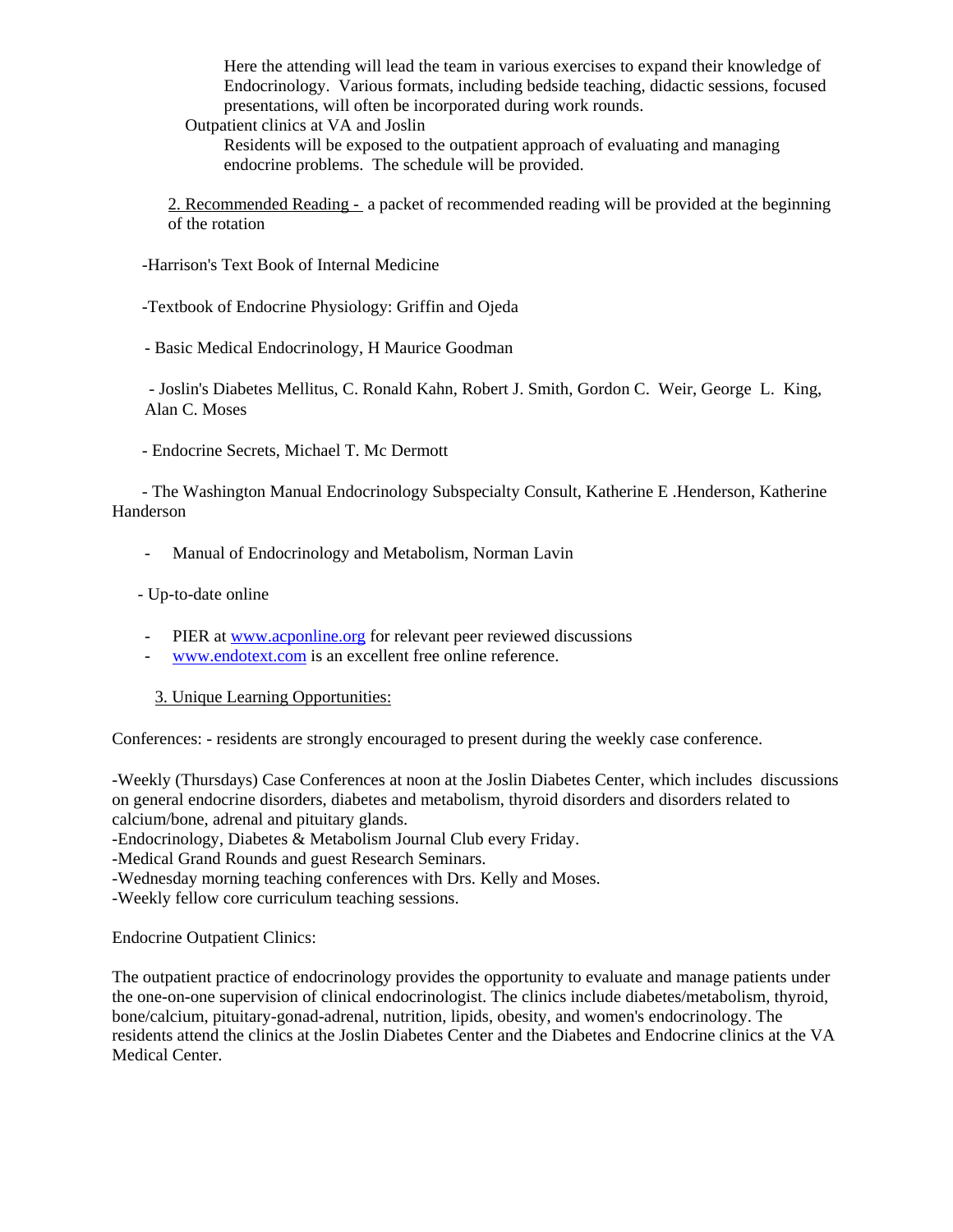# **C. Mix of Diseases and Patient Characteristics**

- 1. Common Clinical Presentations and Diseases:
	- Diabetes mellitus Obesity Thyroid disorders Parathyroid disorders Pituitary disorders Hypothalamic disorders Gonadal disorders Impotence Infertility Genetic diseases Metabolic bone disease Hyponatremia Lipoprotein disorders Adrenal disorders
	- 2. Endocrine Emergencies: Diabetic ketoacidosis Hyponatremia Hypernatremia Hyperosmolar coma Adrenal crisis Thyroid storm Hypoglycemia.

### **III. Educational Content**

### 1.*Endocrinology*

Principles of Endocrinology

| Disorders of the Anterior Pituitary and Hypothalamus        |
|-------------------------------------------------------------|
| Disorders of the Neurohypophysis                            |
| Disorders of the Thyroid Gland                              |
| Disorders of the Adrenal Cortex                             |
| Pheochromocytoma                                            |
| <b>Diabetes Mellitus</b>                                    |
| <b>Hypoglycemia</b>                                         |
| Disorders of the Testes and Male Reproductive System        |
| Disorders of the Ovary and Female Reproductive Tract        |
| The Menopause Transition and Postmenopausal Hormone Therapy |
| Disorders of Sexual Differentiation                         |
| Endocrine Tumors of the Gastrointestinal Tract and          |
| Pancreas Disorders Affecting Multiple Endocrine Systems     |
| Obesity                                                     |
|                                                             |